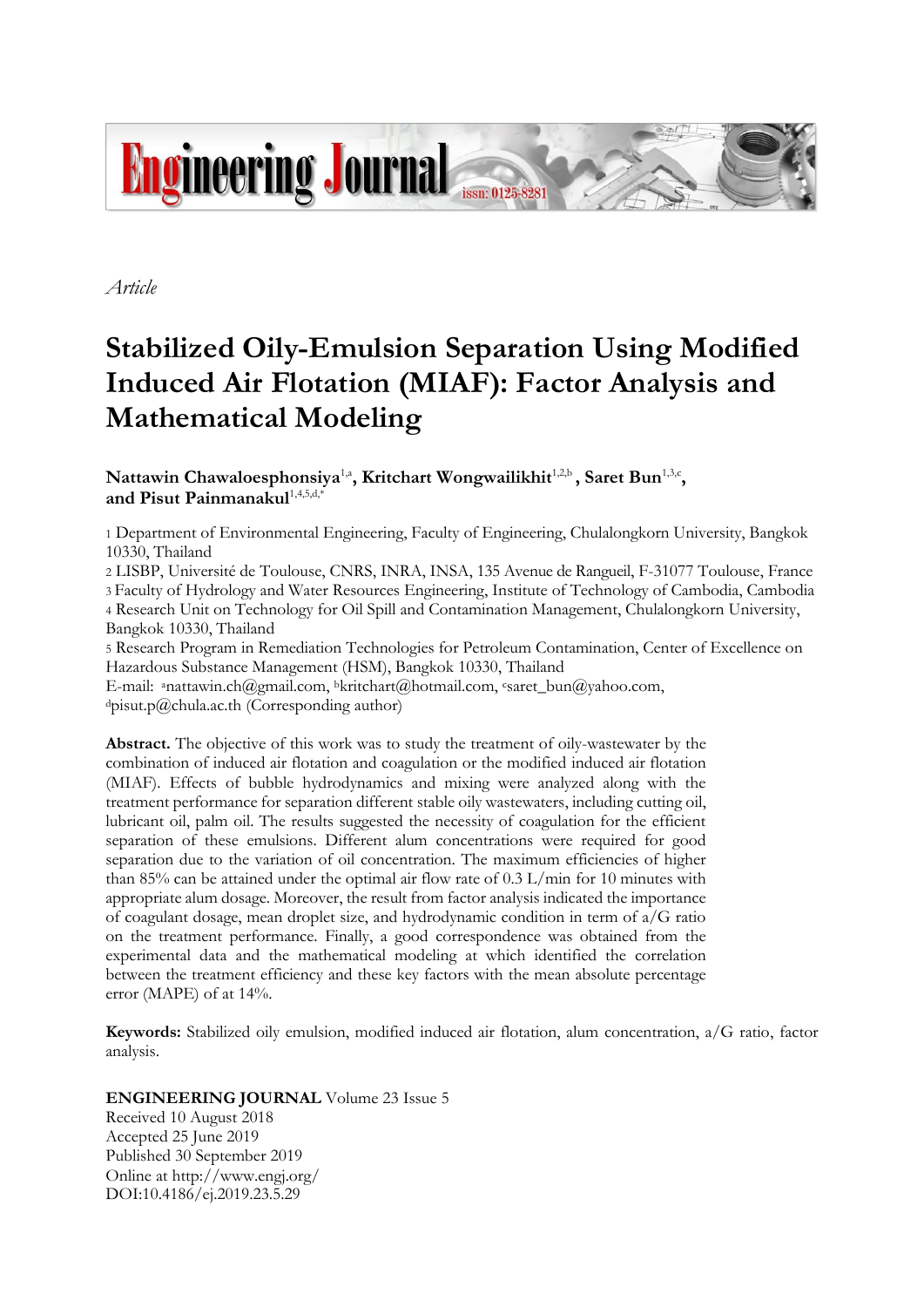# **1. Introduction**

Due to the prevalent usage of petrochemical products, oily wastewater has become one of serious worldwide problems. The presence of oil causes odor, fuming, and other nuisances. Stabilized oily-emulsion, one form of oily-wastewater with presence of surfactant, is commonly found in discharged wastewater. Such small oil droplets size, smaller than 50  $\mu$ m, in oily emulsion could cause problems for conventional separation techniques based on the gravitational force [1]. Flotation is one of advanced separation process relies on the attachment of gas bubbles on the dispersed oil droplets [2, 3]. It has been shown a great potential and suitable approach for suspended particles and oil removal from various applications [4]. Furthermore, various advantages (e.g. small footprint, low sludge generation, short hydraulic detention time, and high loading capacity) have been stated [4–6]. In general, dissolved air flotation (DAF), the well-known flotation technique which generates micro-sized bubbles (30 - 100 µm) in elevated pressure, provides very high treatment efficiency [6–8]. However, there are some limitations of this process such as high investment cost, operational complexity, and large footprint [9]. Therefore, other techniques should be studied to overcome disadvantages of DAF. As a result, the simpler flotation by mean of induced air flotation (IAF) is chosen as an alternative for oily emulsion treatment in this study.

Generally, IAF provides larger bubbles than DAF those may lower the separation performance. Some modifications on IAF have been studied in various studies as a result to achieve high separation performance. Several techniques were applied for improving the IAF performance. Coagulation, for example, was used to enhance the separation efficiency of the IAF by destabilizing colloidal particles in wastewater [10, 11]. It was reported that the main effective parameters of IAF process were the coagulant dosage and the retention time in flotation cell [12]. Furthermore, size and number of bubbles also impact the flotation performance, which are governed by air flow rate and air inducing apparatus [12–15]. Bubbles in millimeter range generated in IAF can also provoke mixing inside the flotation cell, which can affect the mechanisms between particles and bubbles those governing separation performance of flotation.

Due to the fact that studies focusing on the application of IAF in oily water treatment were limited in number, this work aims to determine the performance of IAF on separation of stable oily emulsion. Effects of coagulation on the efficiency as well as the hydrodynamic conditions, i.e. bubble hydrodynamic and mixing, in the flotation cell were analyzed. Moreover, a correlation was proposed to demonstrate the relation between treatment efficiencies and significant factors in the operation found in this study. The outcome of this work can provide the guideline for operating IAF to achieve the efficient separation of oil from stabilized emulsion with the understanding in effects of hydrodynamic inside the flotation cell on the performance.

# **2. Materials and Methods**

# **2.1. Experimental Set-up**

The experiments were conducted in a clear acrylic column with 5 cm-diameter and 2 m-height. The working volume of this flotation column was 3 liters with 1.5 m of liquid phase during operation. Air was introduced from an air compressor through a porous rigid gas diffuser installed at the bottom of the flotation cell for generating bubbles. The air flow rate was regulated by a gas flow meter (New Flow FBC, Golden Mountain Enterprise Co., Ltd.) and an electronic pressure gauge (BIOBLOCK 915PM247). Emulsions were fed at 0.1 m above the diffuser to encounter air bubbles for separating while the sampling point is at 0.2 m above the diffuser as illustrated in Fig. 1, where the schematic diagram is depicted. All experiments were carried out under room temperature (28°C).

# **2.2. Oily Wastewater Preparation**

Three different types of oil were used for synthesizing oily wastewaters including palm oil (Morakot Industries, PCL.), lubricant oil (PTT V-120, PTT PCL.), and cutting oil (Castrol Cooledge BI). These three oil types are frequently found in oily wastewater generated from different activities in household, automotive, and industrial sectors. In order to produce the stabilized oily-emulsion wastewater, palm and lubricant oils were prepared in tap water and mixed with anionic surfactant, sodium dodecyl sulfate (Carlo Erba co. ltd.), at 1 critical micelle concentration (CMC) [16]. On the other hand, cutting oil itself consisted of emulsifiers in its components; therefore, it can form stabilized oily emulsion instantaneously after mixing with tap water.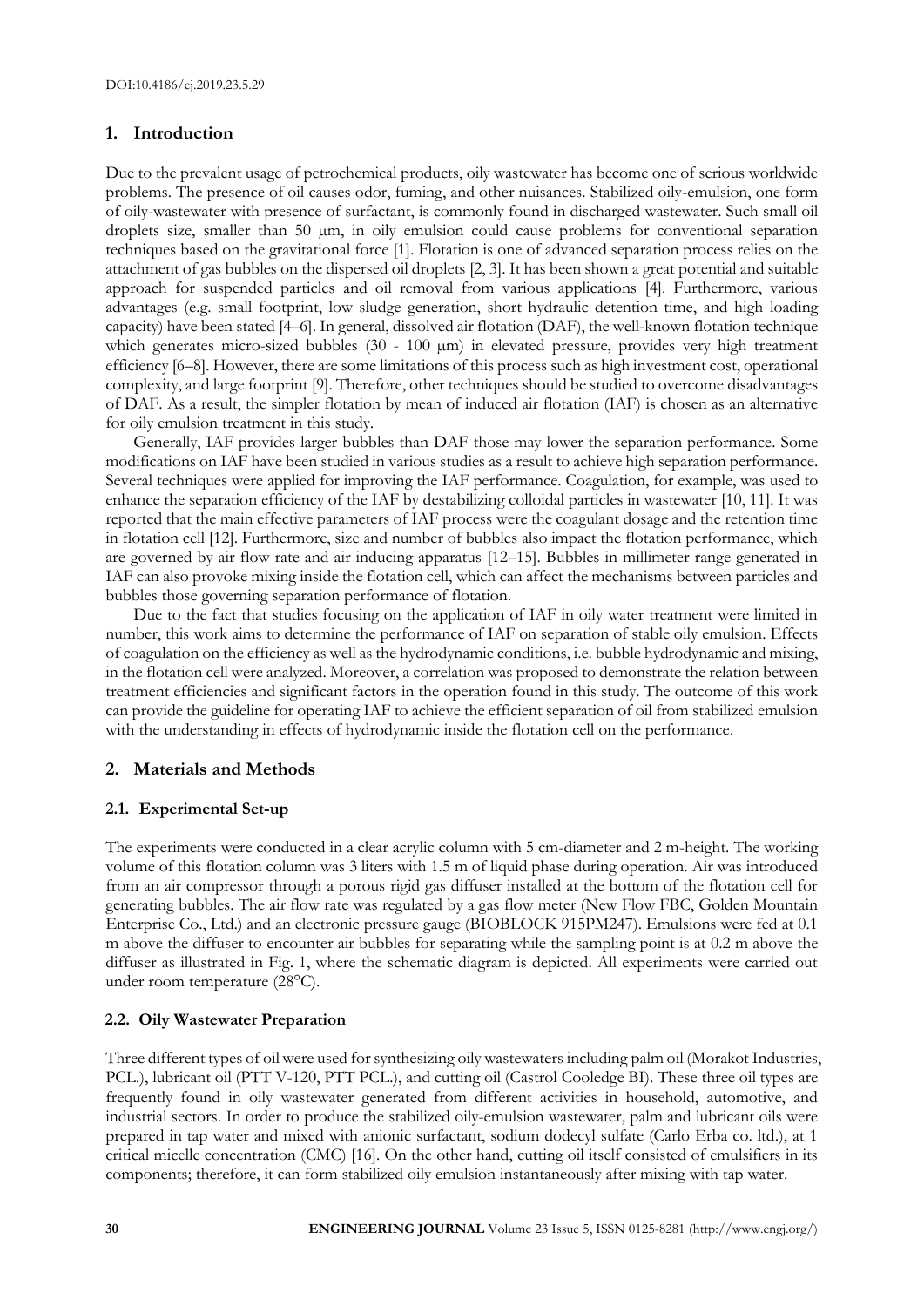

Fig. 1. Experimental set-up of induced air flotation process.

In this work, chemical oxygen demand (COD) was selected for representing the oil concentration in the emulsions since it has been suggested as the useful parameter to indicate the amount of oil in the wastewater [17, 18]. The oil concentration range was chosen to match the average concentrations of oily wastewater reported in Thailand [15]. The characteristics of different stabilized oily-wastewaters can be summarized in Table 1. As can be seen, these wastewaters contained very much different COD corresponding to the prepared concentration. Furthermore, dissimilar droplet sizes can be noticed as the cutting oil with the presence of co-surfactants had the smallest average droplet size of 0.5 µm. On the other hands, other two prepared emulsions with single surfactant provided larger size of droplets. Note that the average droplet sizes in this work were calculated in term of surface-volume diameter. Apart from the stability due to small droplet size, the zeta potential of these emulsions indicated the presence of highly negative surface charge. They can be classified as stable since emulsions with zeta potential higher than |30| mV are generally classified as stable emulsion [19]. Repulsive interactions between droplets can be expected; as a result, no separation by gravity settling was obtained in the cases of cutting oil and lubricant oil as well as limited separation (12.3% oil removal) for palm oil emulsion.

| Parameter         | Unit | <b>Analytical Method</b> | Cutting oil | Lubricant oil | Palm oil |
|-------------------|------|--------------------------|-------------|---------------|----------|
| Oil concentration | g/L  |                          |             | 3.0           | 5.0      |
| COD               | mg/L | Closed reflux            | 2,846       | 1,010         | 10,190   |
| pH                |      | pH meter                 | 8.8         | 8.1           | 7.6      |
| Mean droplet size | um   | Optical microscope       | 0.5         | 2.0           | 8.0      |
| Zeta potential    | mV   | Electrophoretic mobility | -48.4       | $-379$        | $-31.2$  |

Table 1. Characteristics of three types of stabilized oily-wastewaters.

### **2.3. Coagulation and Flotation Experiments**

Effects of initial pH and coagulant dosage on removal efficiency were investigated by coagulation via jar test experiments. The standard 6-paddles jar test apparatus (JR 6D, M-LAB co. ltd.) was employed with aluminium sulfate or alum  $(A_2(SO_4), 18H_2O)$ ; Merck co. ltd.) as the coagulant. The initial pH of oily wastewater was adjusted from 2 to 10 by 0.1 N sodium hydroxide (NaOH) and sulfuric acid (H<sub>2</sub>SO<sub>4</sub>) solutions.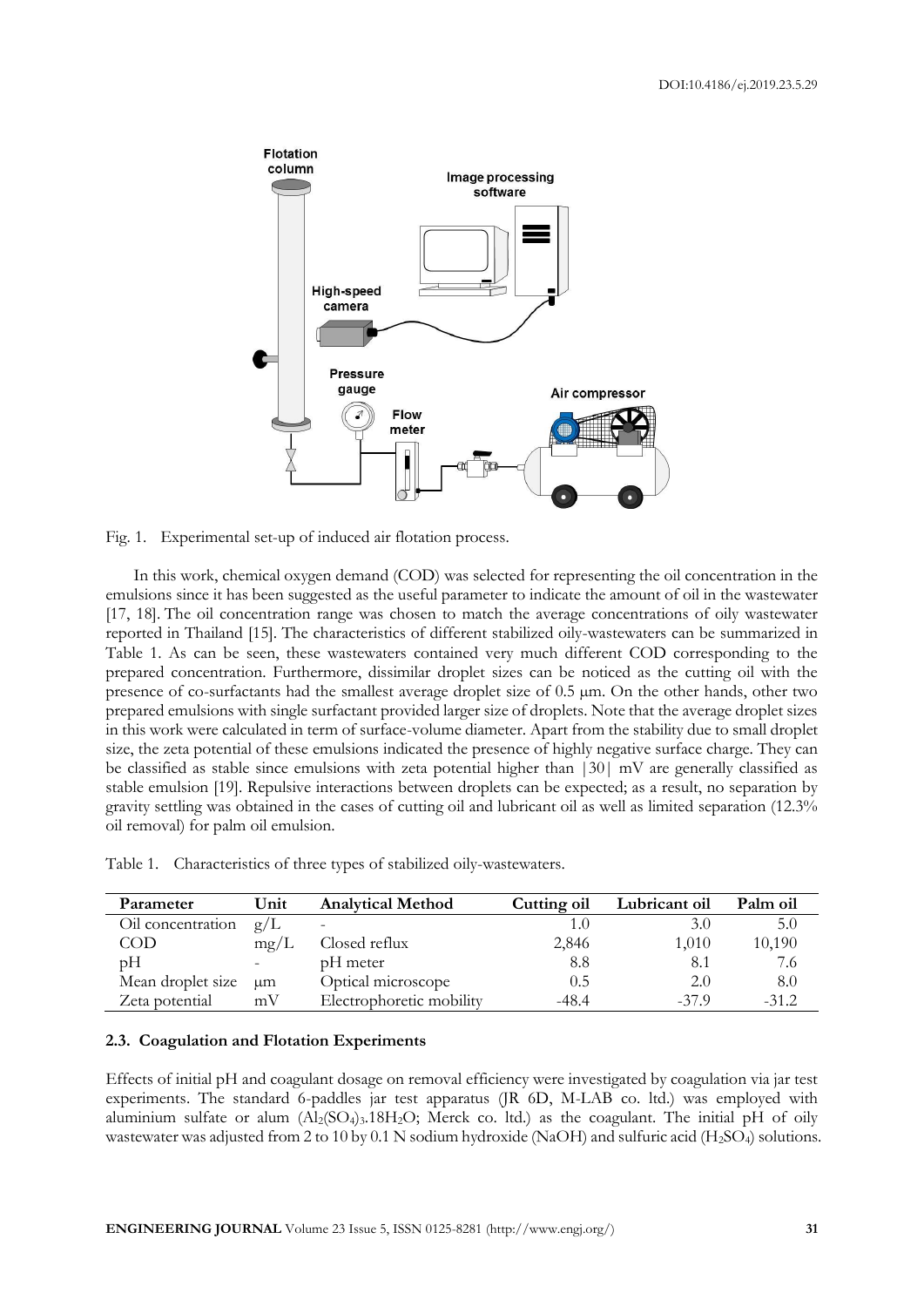Alum dosage was varied from 50 to 1000 mg/L, depending upon oily-wastewater types. The experiments were conducted by a series of rapid mixing (120 rpm) for 1 minutes followed by 20 minutes of slow mixing (30 rpm) before 30 minutes decantation.

In regard to IAF experiment, the flotation study was carried out in batch operation. Varied alum concentrations were added in the flotation system denoted as the modified induced air flotation or MIAF. Air flow rates  $(Q_G)$  and aeration times were applied in the ranges of 0.3 to 1.0 L/min and 0 to 50 minutes, respectively. Note that the result of each experiment presented in this paper was the average value of triplicate experiments at which good reproducibility can be obtained from every experiment.

## **2.4. Analytical Method**

The oil removal efficiency in this work can be determined by mean of COD removal efficiency as in Eq. (1).

$$
\%Eff = \frac{(\text{COD}_{\text{in}} - \text{COD}_{\text{out}})}{\text{COD}_{\text{in}}} \times 100 \tag{1}
$$

Mixing in the flotation cell due to bubbles motion was indicated by a global velocity gradient (G), Eq. (2), with the imparted power to water similar to bubble flocculator as in Eq. (3) [2], where  $C_1$  and  $C_2$  are constants with the values of 1.896 and 10.33, respectively.

$$
G = \sqrt{\frac{P}{\mu V}}
$$
 (2)

$$
P = C_1 Q_G \log \left( \frac{h + C_2}{C_2} \right) \tag{3}
$$

Bubble hydrodynamic condition in this process was examined through several parameters. Bubble size  $(d_b)$  and its terminal rising velocity (U<sub>b</sub>) were analyzed from samples of 180 to 200 bubbles by a photographic technique [20, 21] using a 120-frames/s high-speed camera (Basler Inc.) and image processing software (ImageJ). The bubble interfacial area (a) and bubble formation frequency (fb) can be determined from Eqs. (4) and (5), respectively [15].

$$
a = N_b \frac{S_b}{V_{\text{total}}} = f_b \frac{H_L}{U_b} \frac{\pi d_b^2}{A H_L + N_b V_b}
$$
(4)

$$
f_b = \frac{Q_G}{V_b} \tag{5}
$$

#### **2.5. Factor Analysis using ANOVA**

In order to analyze the influences of each parameter on the dependent variable as well as their interactions, Analysis of Variance method (ANOVA) was introduced. This method is a useful statistical technique that can determine both separated and jointed effects of each parameter. In this work, up to 3-ways ANOVA was calculated using MATLAB. The method evaluates the influences of the parameters and their interactions based on the hypothesis that all the data obtained from the same population having the same population mean. Therefore, when analyzing the means and variances of each parameter level, the significant difference can be identified when at least one of the means is highly deviated from the others, leading to the rejection of the same population mean. Consequently, the parameter was identified as the one having a strong effect [22].

ANOVA separates all variances into partitions, the total sum of squares  $(S_T)$  can be defined as in Eq. (6), where  $y_i$  is the difference between the mean and a certain value of i. In case of 3-ways ANOVA that includes each individual effect and interaction effect, the total variations can be decomposed into various components as expressed in Eq. (7), where  $S_i$  is the variation regarding parameter i and  $S_{ij}$  is the variance of the interaction between parameter i and j.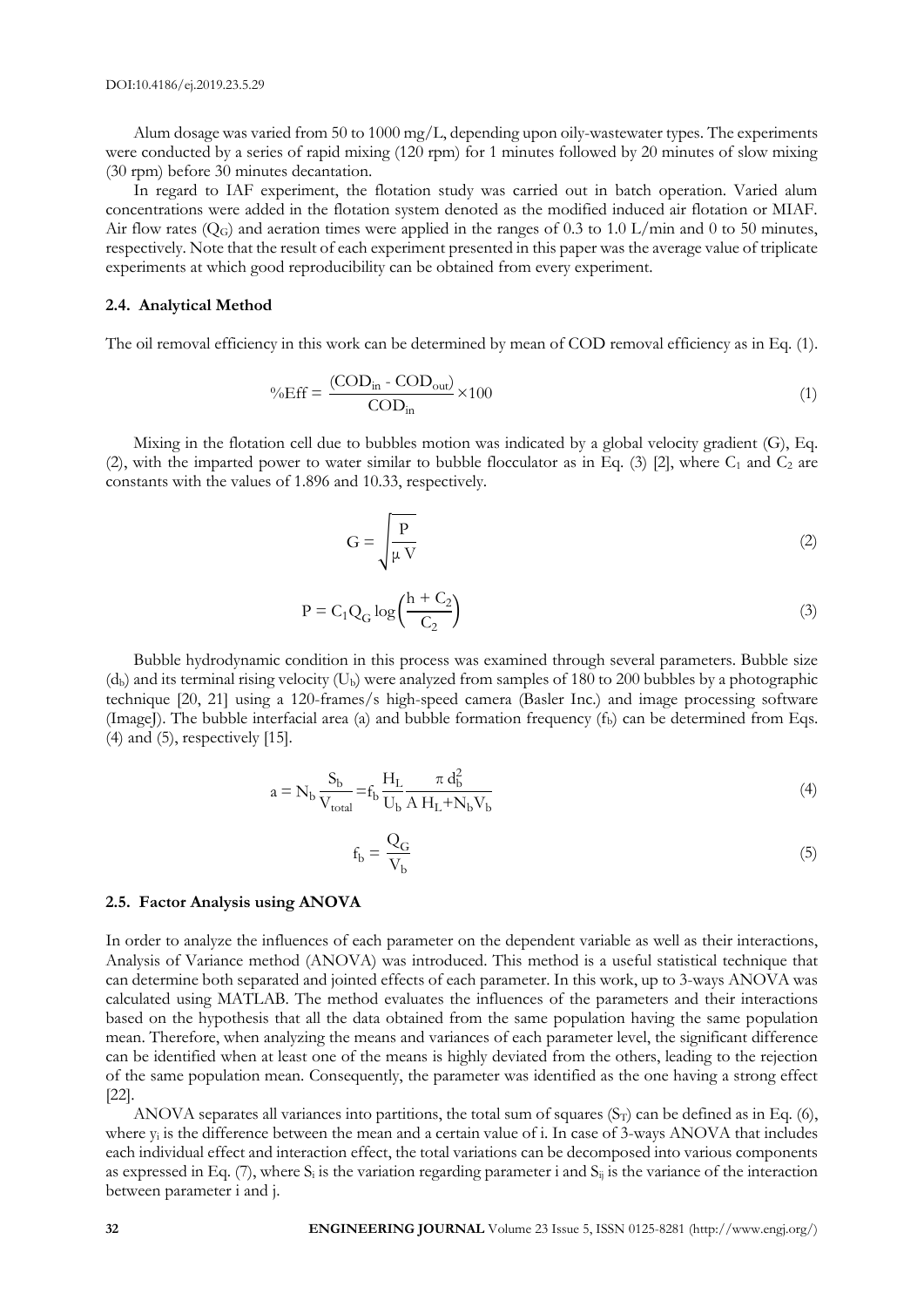$$
S_T = \sum y_i^2 \tag{6}
$$

$$
S_T = S_A + S_B + S_C + S_{AB} + S_{AC} + S_{BC} + S_{ABC} + S_E
$$
 (7)

The degree of freedom for each parameter is also considered along with the sum of squares. After all ANOVA variables are prepared. The Fisher test (F-test) is used to determine the significance of each parameter and their interactions. The F-test is calculated according to the ratio of  $S_i/S_E$  where its significance level can be identified by using the F-distribution. This type of distribution can reflect in percent contribution (P) showing the relative power of a factor or interaction. Normally, when the P value is smaller than 0.05, the parameter has a highly effect on the dependent variable. The lower value of P also indicates the higher significance level.

#### **2.6. Mathematical Modeling**

The model was introduced in order to understand the results in the mathematically point of view. The dependent variable for modeling was the treatment efficiency while the independent variables consisted of the bubble interfacial area (a), velocity gradient (G), chemical coagulant dosage  $(C_a)$ , oil concentration  $(C_o)$ , and mean droplet size of oil (d). The function of the model is expressed in Eq. (7).

$$
\%Eff of model = y_i = f(a, G, C_a, C_o, d) \tag{8}
$$

The methodology to develop of the model was based on the non-linear regression for the optimization of the model. The groups of variables were arranged and adjusted their functions on the equation. The optimum model was obtained when achieving the minimum mean absolute percentage error (MAPE), which can be calculated via Eq. (8), where  $f_i$  is the treatment efficiency from experiment,  $y_i$  is the treatment efficiency calculated from the model, and n is the number of data used for developing the model.

$$
MAPE = \frac{1}{n} \sum_{i=1}^{n} \left| \frac{f_i - y_i}{(f_i + y_i)/2} \right|
$$
 (9)

# **3. Result and Discussion**

## **3.1. Preliminary Treatment**

From the preliminary experiments, three stabilized oily-emulsions cannot be effectively separated by gravity or decantation after 360-minutes test since oil-droplets are very fine in sizes [23]. No separation can be observed in the cases of cutting oil and lubricant oil. However, limited removal efficiency by decantation was found from the palm oil emulsion. This result can be directly related to the difference in droplet sizes as palm oil droplets were larger than those of other emulsions (Table 1). Higher separating velocity and efficiency of larger droplets can be expected [24]. Furthermore, the presence of surfactants in these emulsions played a role in their stabilities that prevents the aggregation among droplets due to the electrostatic repulsive forces between charged oil surfaces [25, 26]. Breaking of an emulsion including layering, flocculation, and coalescence is therefore important for enhancing the removal efficiency.

Destabilization was considered in this purpose for separating oil from these emulsions. The results from the jar test experiment with the addition of alum provided the highest removal efficiencies up to 90% for all oil types at the pH range of 6.8–7.4 similar to those reported in other studies related with the coagulation by aluminium in both chemical and electrochemical coagulation [8, 27]. Under this pH range, the dominant aluminum species is the solid precipitated aluminum hydroxide  $(A(OH_3))$  that is the key component of the sweep flocculation mechanism [28, 29]. High alum dosages were therefore required for the destabilization to achieve efficient separation of 150 mg/L, 400 mg/L and 800 mg/L for cutting oil, lubricant oil, and palm oil, respectively. These dosages were correspondent with the oil concentration as the highest amount of coagulant can be found in the case of palm oil with the greatest concentration among these three emulsions.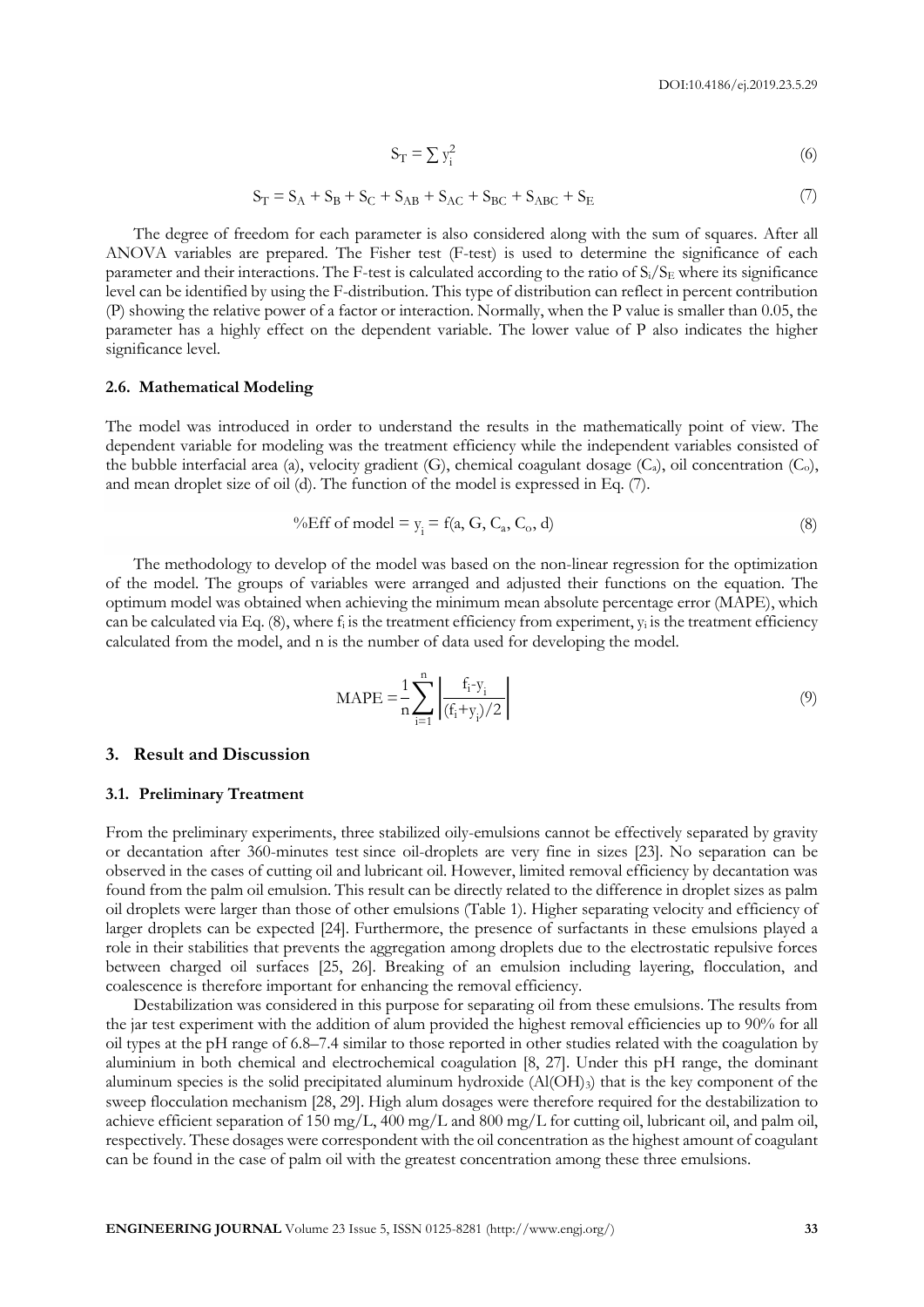In summary, gravity separation was ineffective when applying with these stabilized oil emulsions; however, the removal efficiency can be enhanced through chemical coagulation. In an attempt to minimize the chemical employed and improve the separation performance, flotation was considered for dealing with these stable oil emulsions.

## **3.2. Separation of Oily Emulsions by Induced Air Flotation (IAF)**

Firstly, induced air flotation (IAF) was applied for oil separation under various gas flow rates ( $Q_G$ ) of 0.1–1.0 L/min. The maximum removal efficiencies can be obtained from the low gas flow rate of 0.3 L/min for all oil types, which were better than that of decantation. Though, limited efficiency was acquired in the case of cutting oil emulsion due to the stability of the emulsion itself. Higher separation efficiencies of lubricant and palm oils can be noticed. This can directly relate to the droplet sizes as the maximum removal efficiencies of 8%, 33%, and 47% were obtained after 15-minutes operation for cutting oil, lubricant, and palm oil, respectively. The lowest removal efficiency obtained from cutting oily-emulsion with the smallest oil droplet size (0.5  $\mu$ m) followed by lubricant oily-wastewater with 2.0  $\mu$ m and palm oily-wastewater with 8.0  $\mu$ m of average oil droplet size as shown in Table 1 [24]. Moreover, electrostatic repulsion can hinder the contact between bubbles and oil droplets since bubbles also contained negative surface charge with the reported zeta potential of -20 mV to -60 mV in the pH range of 2–10 [30, 31]. It can be suggested that physical process alone, IAF in this case, was insufficient for treating these oily wastewaters. The combination with other processes had to be considered for improving the separation performance. As indicated from the coagulation results, addition of coagulant could enhance the oil separation efficiencies of flotation. Therefore, the combination of physical and chemical treatment techniques, denoted as the modified induced air flotation (MIAF) in this work, was then tested.

## **3.3. Separation of Oily Emulsions by Modified Induced Air Flotation (MIAF)**

In this MIAF process, alum was introduced into the system through a 6-inch length static mixer installed after the pressure gauge. Due to the fact that the sizes of the generated bubbles in IAF process were in the millimeter range, they can create mixing inside the column that could be sufficient for flocculation before separation as in a bubble flocculator [2]. For the given oily-wastewater types, the removal efficiency from MIAF process were greater than the single IAF process (i.e. 0 mg/L alum concentration) similarly to that reported in other study [32]. As exhibited in Fig. 2, the improved efficiencies of 85% can be achieved in all cases at the proper alum dosages, which were similar to the optimal concentrations from the jar test experiments, i.e. 150 mg/L, 400 mg/L, and 800 mg/L for cutting oil, lubricant oil, and palm oil, respectively. Increasing the alum concentration beyond these dosages had very slight effects on the efficiencies. The addition of coagulant played a major role in the reduction of repulsive interactions among droplets themselves and between bubbles and droplets, which led to the formation of aggregates or droplet-bubble agglomerates. It should be noticed that the difference in coagulant dosage requirement is mainly caused by the different oil concentration used. However, other characteristics as shown in Table 1 also affect the destabilization. As can be seen, lubricant and palm oils at the alum dosages of 100 or 150 mg/L at which the removal efficiencies of palm oil were higher than those of lubricant oil even palm oil contains higher concentration. It can be explained by the fact that the lubricant has larger zeta potential than the palm oil wastewater. The same can be observed for 50 mg/L of alum dosage as the cutting oil (lowest concentration) has slightly lower efficiency compared to the other two.

Even similar efficiencies can be achieved from both coagulation and MIAF, application of flotation provided advantages on faster separation within 10 minutes compared to 40 minutes in coagulation as bubbles played a role in accelerating the separation. Though, only slight impact of air flow rate on the efficiency can be observed in all types of oils. The applied  $Q<sub>G</sub>$  in this work was possibly too narrow to clearly notice its influences. However, the highest oil removal efficiencies were achieved at the gas flow rate of 0.3 L/min as well as in the IAF in most conditions. This can be classified as the appropriate air flow rate for the separation as it gave sufficient amount of bubbles without generating excess turbulence, which can have negative effects on the flotation performance, for example, floc breakage [13] or provoking circulation within column that affects the separation zone [33]. In addition, it was proved that bubbles in this air flow rate range can be applied in flocculation for promoting aggregates formation, which gave other advantages over jar test on lower energy consumption for mixing and smaller footprint of the process.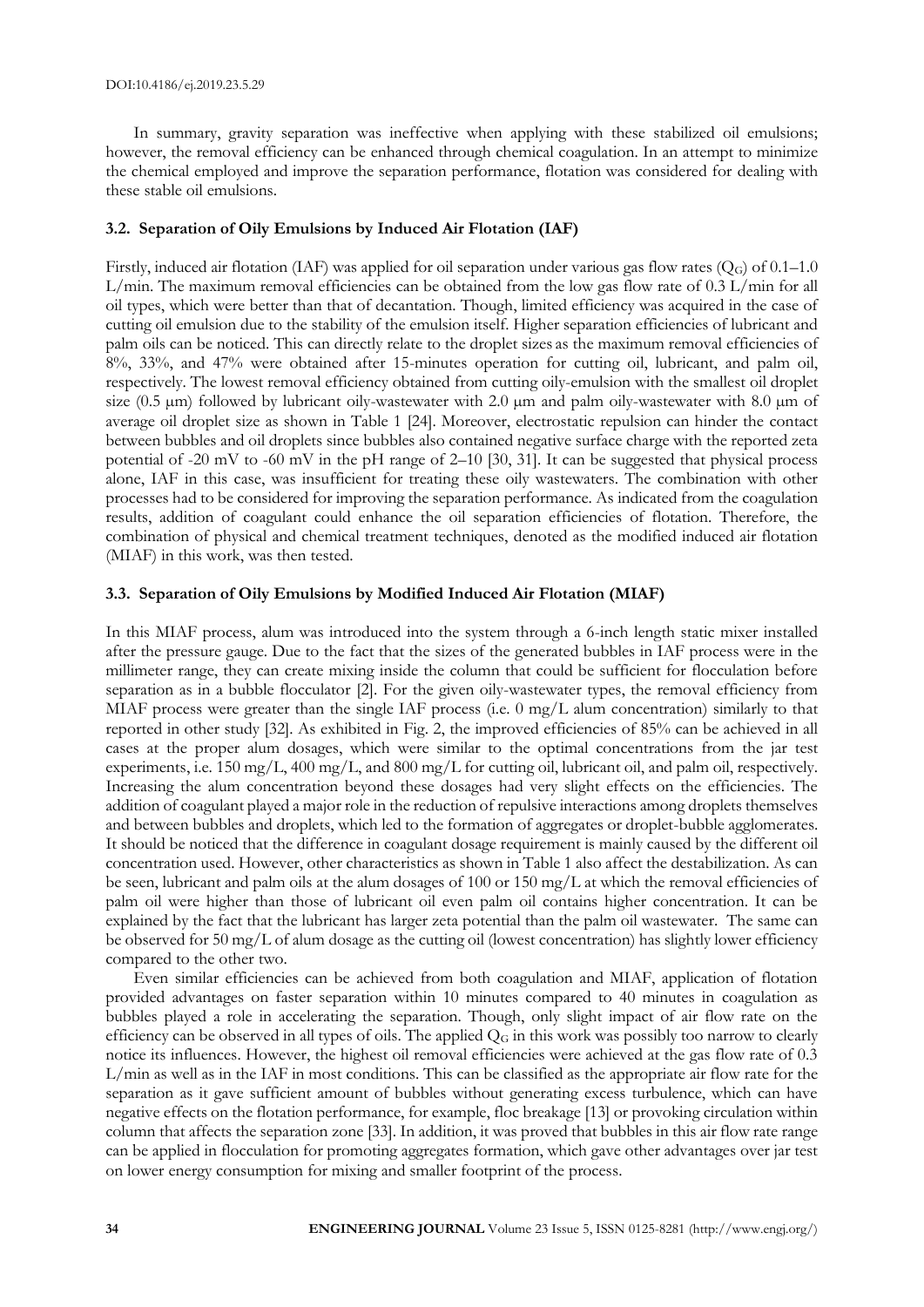

Fig. 2. Removal efficiencies with gas flow rates by MIAF of (a) cutting oil; (b) lubricant oil; and (c) palm oil.

As indicated from the result, bubbles played an important role in both flocculation and separation. The proper mixing and sufficient available bubbles were required in order to attain the good treatment performance. Therefore, the analysis in term of hydrodynamics inside the system should be conducted. The obtained information can provide better understanding on effects of bubbles in the oil separation by flotation as well as for application in the appropriate process control.

#### **3.4. Bubble Hydrodynamics, Mixing Parameters**

To analyze this process in terms of bubble hydrodynamic and mixing, data of bubble size and rising velocity were collected by the high-speed camera in every experimental condition (varied oil types and air flow rates). The results of average bubble diameter  $(d_b)$  and rising velocities  $(U_b)$  by the photographic method are displayed in Table 2. Effects of gas flow rate on bubble size can be seen as larger bubbles were observed at higher Q<sub>G</sub>. This trend was similar to those reported in other works [15, 34]. As a result, the variation of rising velocity also had the same trend. These generated bubbles remained spherical in shape suggested by Weber number (We<sub>b</sub>= $\rho_f U_b^2 d_b / \gamma_{wg}$ ) <1 [35]. It is worth noting that no effects of oil types and concentration on bubble size and its velocity can be seen both oil droplets and bubbles contain negative surface charges. No aggregation that could lead to bubble enlargement can be observed. Due to the fact that bubbles in IAF and MIAF played a role in both separation and mixing, parameters for analyzing their effects were calculated in terms of specific interfacial area of bubble (a) and gradient velocity (G) to represent both roles of bubbles, respectively. The results are displayed in Table 2.

The specific bubble interfacial area (a) can be defined as the ratio of total bubble surface area to overall volume of the flotation cell, Eq. (4), which indicates available bubble surface area within the system. Since flotation performance is governed by efficiencies of three sub-processes including collision, attachment, and stability [36]; higher available surface can lead to greater probability of collision and attachment resulting in the increase of separation efficiency. However, generating excess bubbles may have slight effects on the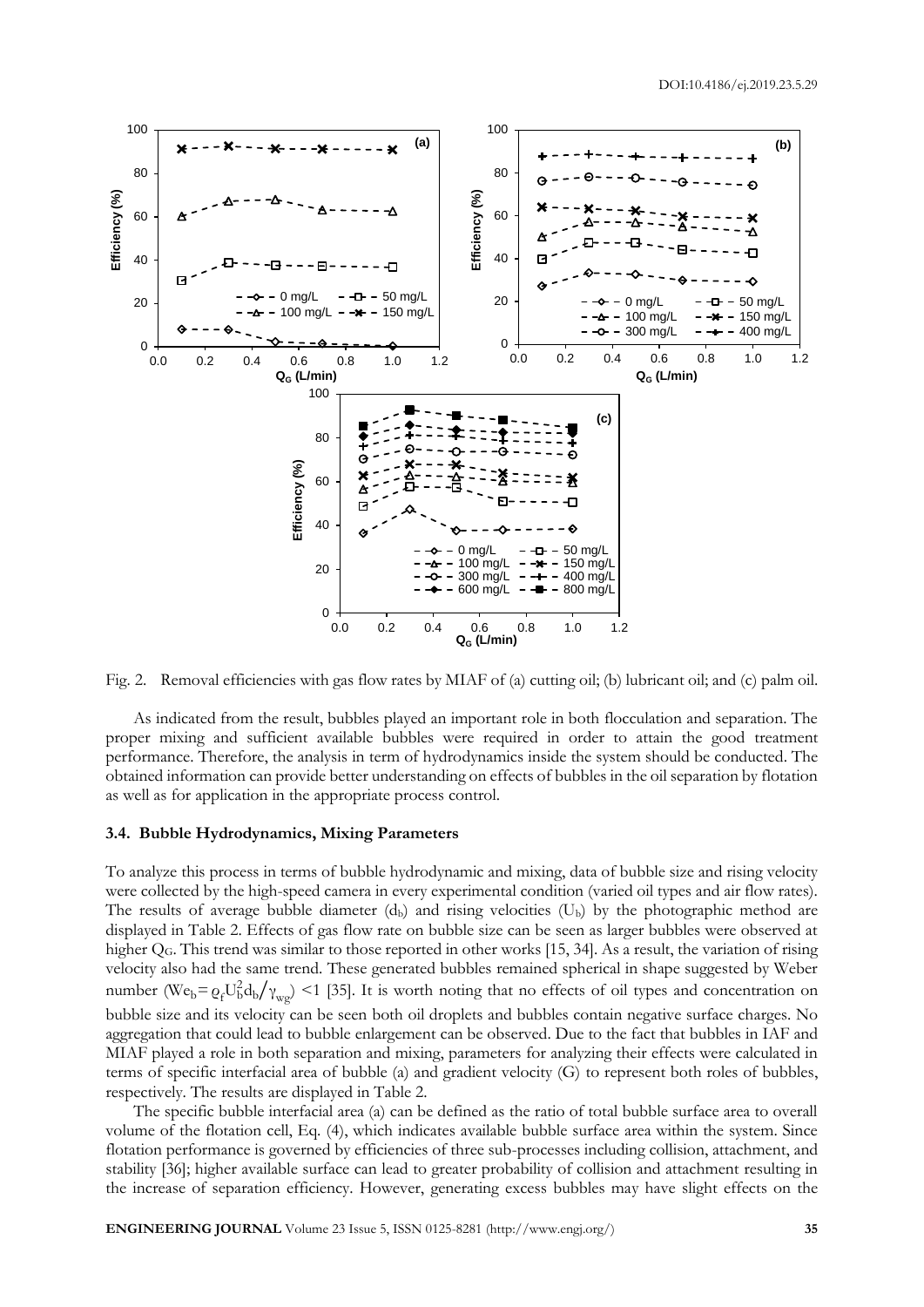efficiency but leads to higher operating cost. On the contrary, turbulence in the system must be controlled in the proper range since it can have both positive and negative impacts on the performance. Mixing can enhance the collision probability by mean of turbulent diffusion but reducing the stability of bubble-particle aggregations.

From this reason, the ratio between these two key parameters was constructed in term of  $a/G$  as proposed in other works [15, 37]. This ratio has to be controlled in the appropriate range as low a/G indicates the insufficient bubble surface or excess turbulence, which could hinder the separation performance of flotation. In contrast, high a/G suggests the generation of surplus bubble generation or insufficient mixing in the flotation cell that could limit the bubble-particle collision. The relation between a/G ratios and gas flow rates is also shown in Table 2.

| QG        | $\mathbf{u}_b$ | $U_{b}$         | a       | G       | a/G   |
|-----------|----------------|-----------------|---------|---------|-------|
| (L/min)   | (mm)           | $\text{(mm/s)}$ | $(m-1)$ | $(s-1)$ | (s/m) |
| $\rm 0.1$ | 0.84           | 140             | 42.3    | 93      | 0.46  |
| 0.3       | 0.93           | 167             | 95.2    | 160     | 0.59  |
| 0.5       | 1.02           | 197             | 121.8   | 207     | 0.59  |
| 0.7       | 1.10           | 204             | 138.4   | 245     | 0.56  |
| 1.0       | 1.25           | 280             | 138.7   | 293     | 0.47  |

Table 2. Bubble parameters in IAF process.

It can be found that a/G was gradually increased until reaching the highest value at the gas flow rates between 0.3 to 0.5 L/min. Then, a/G value declined after 0.5 L/min of Q<sub>G</sub>. In detail, raising the Q<sub>G</sub> increased the interfacial area due to the increased amount of bubble; however, it provoked higher velocity gradient. At high Q<sup>G</sup> regime, the gradient was enlarged contrasting with the slightly increase of the interfacial area due to bubbles coalescence [38]; subsequently,  $a/G$  ratio was reduced. Note that the maximum of the  $a/G$  values can be found at the  $Q_G$  of 0.3 to 0.5 L/m that corresponded to the flow rate providing the highest removal efficiency in both IAF and MIAF (Fig. 2). Therefore, the a/G ratio can be used as one of significant parameter in order to select the optimum operating condition of flotation. Moreover, the increase of a/G ratio will relate to the gas flow rates not only high interacting opportunity/surface between oil droplets and bubbles, but also proper mixing condition between generated bubbles and droplets.



Fig. 3. Treatment efficiency versus a/G ratio for three oily-wastewaters at optimum coagulant dosages.

Effects of a/G ratio on the treatment efficiency at the optimum coagulant dosage was shown in Fig. 3. It can be found that the treatment efficiencies obtained from MIAF for all types of oily-wastewater were increased linearly with the a/G values, where the presumption mention earlier was confirmed. In addition, at the same a/G value, the differences of removal efficiencies obtained with the MIAF processes were clearly observed. These results confirm that not only the interacting and mixing phenomena control the overall removal efficiency, but also the chemical dosages applied in the MIAF process as well as their mean droplet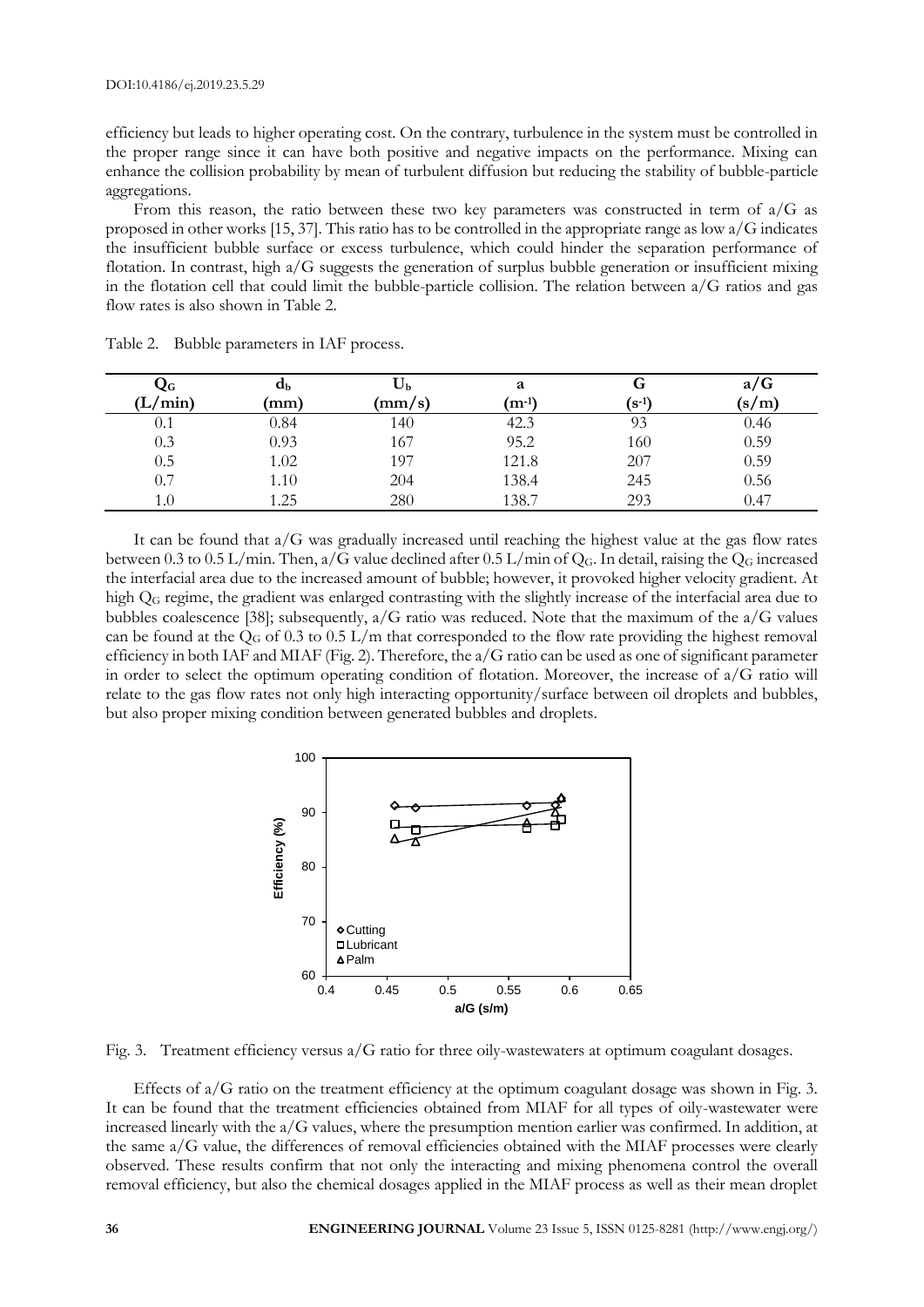sizes can affect the associated performances. The mean droplet size of each oil type had a significant effect on the treatment efficiency due to the fact that the small droplets required longer time to separate as already discussed in section 3.1. However, at this point it can be seen that the effect of a/G ratio on the treatment efficiency of every oil were not exactly the same, as the palm oil treatment efficiency increased sharply with a/G ratio comparing with other oils. Hence, it can be presumed that the mean droplet sizes not only affected the treatment efficiency directly but also had an influence on the effect of a/G ratio on the treatment efficiency. From these reasons, oil droplets and applied chemical agents, in addition, were stated as other two key parameters in both flotation processes (IAF and MIAF). In order to understand effects of a/G mathematically, ANOVA of the treatment efficiency as a function of a/G ratio, coagulant concentration, and mean droplet sizes was conducted.

#### **3.5. Factor Analysis using ANOVA**

The 3-ways ANOVA result determined using MATLAB is shown in Table 3. The total degree of freedom of the error was 100 indicating the sufficient numbers of experiment used in ANOVA. It can be seen in the table that each single parameter has a strong effect on the treatment efficiency. Among all, the droplet size and chemical dosage yield the lowest p-value suggesting that the treatment efficiency was highly dependent on the droplet size and the chemical dosage. The coagulant dosage had the greatest effects on the efficiency suggested by the highest F value. This corresponded to the experimental results at which the dosage played a key role on the separation performance of flotation as well as the finding in other work [12]. The size of oil droplets was also one key factor. This can be explained by the fact that the sizes of droplet and bubble in the system are the factors governing the collision in several mechanisms (i.e. interception, inertial effect, and sedimentation), which affects the overall efficiency of flotation as discussed in the previous section. The discussion in details on the bubble-particle collision can be found elsewhere [39]. The factor analysis also emphasized the influence of a/G ratio on the separation effectiveness. Without the suitable condition of a/G, the promising treatment efficiency could not be obtained. These three factors, therefore, should be further examined in order to determine their impacts on the performance of flotation as well as optimize the process for efficient oil separation.

| Source                        | Sum       | Degree of      | Mean     | <b>F-value</b> | P-value                 |
|-------------------------------|-----------|----------------|----------|----------------|-------------------------|
|                               | Square    | freedom        | Square   |                |                         |
| a/G                           | 586.5     | $\overline{4}$ | 146.6    | 1,225.18       | $5.59 \times 10^{-84}$  |
| Droplet size                  | 8691.4    | 2              | 4,345.7  | 36,314.84      | $8.21 \times 10^{-144}$ |
| Dosage                        | 88,691.5  |                | 12,670.2 | 105,879.26     | $1.84 \times 10^{-190}$ |
| $a/G$ x Droplet size          | 32.8      | 8              | 4.1      | 34.26          | $2.11 \times 10^{-25}$  |
| $a/G$ x Dosage                | 302.2     | 28             | 10.8     | 90.19          | $7.01 \times 10^{-59}$  |
| Droplet Size x Dosage         | 16756.6   | 8              | 2,094.6  | 17,503.4       | $1.10 \times 10^{-153}$ |
| $a/G$ x Droplet Size x Dosage | 207.3     | 32             | 6.5      | 54.13          | $6.46 \times 10^{-50}$  |
| Error                         | 12.0      | 100            | 0.12     |                |                         |
| Total                         | 115,280.2 | 189            |          |                |                         |

Table 3. Result of 3-ways ANOVA for treatment efficiency as functions of a/G, droplet size, and dose.

Regardless of the influences of each separated parameter, the influences of the interaction between each parameter were investigated. From Table 3, the greatest interactions that affected the treatment efficiency was the interaction between droplet size and chemical dosage. It was due to the fact that at differences in total surface area, which corresponding to droplet sizes and oil concentrations, different suitable chemical dosages should be used in order to give the optimal results. In addition, when investigating the influence between a/G and the other parameters, the p-values were significantly lower than 0.05 but was not as strong as the influence of droplet size and chemical dosage. This finding confirmed that the addition of chemical dosage was crucial for the treatment of oily-emulsion. Furthermore, the highly significance difference of the influences between a/G and droplet sizes as well as dosages also indicated that at the same a/G ratio, the treatment efficiency achieved for each droplet size and dosage were not the same. The total surface areas of droplets were as well responsible for this occurrence since the smaller droplets having low surface area were required high surface area of air in order to attach to bubble surfaces and rose to the surface of liquid. At this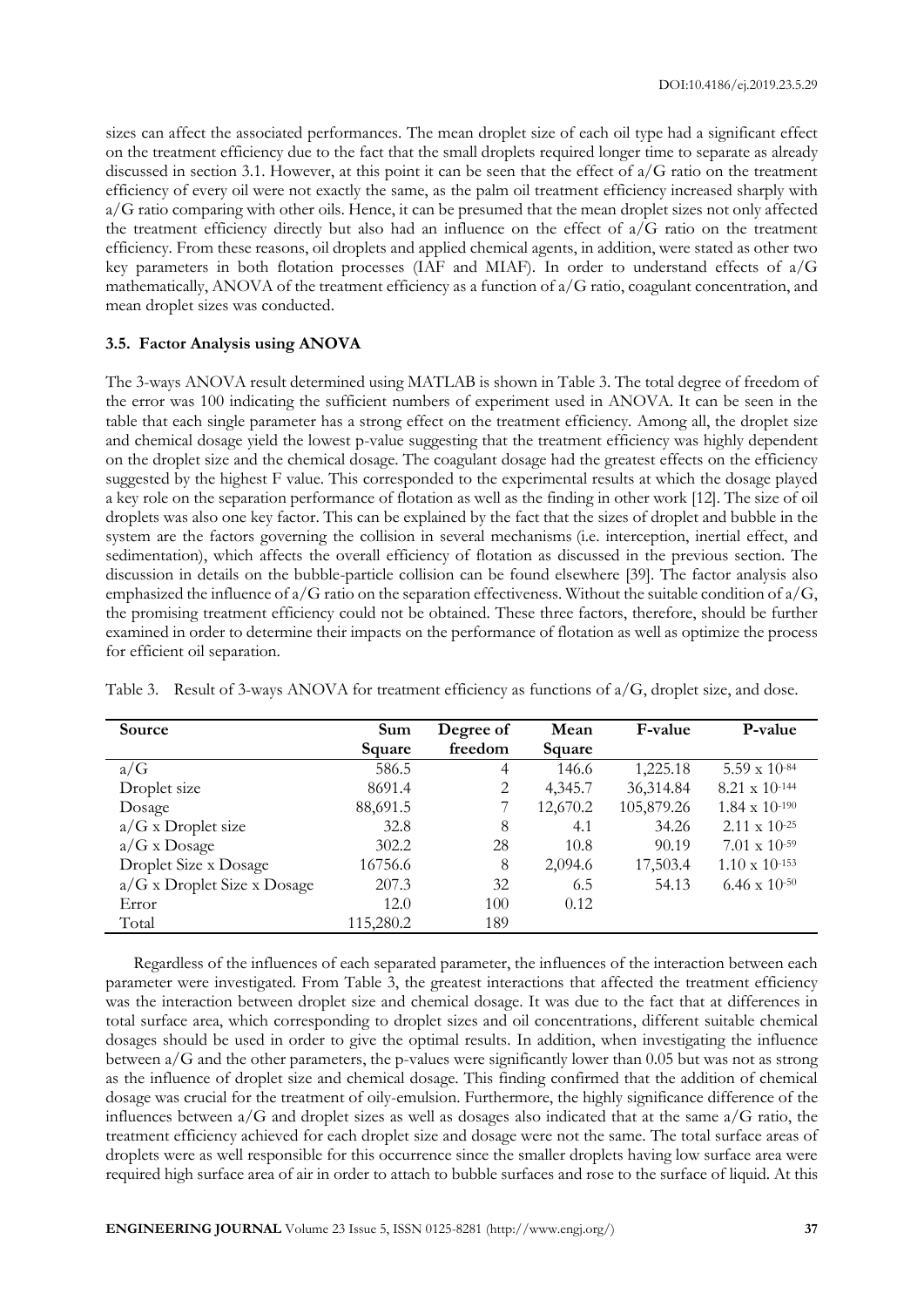point, it can be seen that all the parameters  $(a/G, d$  osages, droplet sizes) had relatively powerful influences between each other. The p-value of the 3-ways ANOVA of all the parameters at 6.46 x 10-50 also confirmed the incidence.

Although ANOVA was able to determine the significance level of each parameter on the treatment efficiency, it could not identify how the parameters affected the efficiency. Hence, the mathematical model using non-linear regression was developed in the next section in order to investigate the effect of each parameter mathematically.

#### **3.6. Prediction of Flotation Performance by a/G Ratio**

The mathematic modeling concerning overall treatment efficiency as dependent variable and other variables as independent variables was constructed. The independent variables were consisted of  $a/G$  ratio,  $Al(OH)_3$ dosage, as well as, characteristics of each oily-wastewater which mentioned in Table 1. The modeling utilized the optimization function for extracting the variable relation and proposed the prediction model. From the modeling methodology described in section 2.5, it was found that the treatment efficiency was appropriately depending on 3 major variables including a/G ratio, alum to oil concentration ratio  $(C_a/C_o)$ , and mean oil droplet size (d) as expressed in Eq. (10) for the ranges of  $Al(OH)$ <sub>3</sub> concentration and a/G ratio within the boundary of this research. Note that the alum to oil concentration ratio was used as the representative of dosage concentration because not only it becomes a dimensionless group but it also represents the dosage used in the experiment at different initial concentration of oil where the equation can be further used in other solutions.

$$
\% \text{Eff} = 1474.2 \left( \text{d}^{0.3} \right) \left[ \left( \frac{\text{a}}{\text{G}} \right)^2 + 0.7 \right] + \frac{28.8}{\text{d}^{0.135}} \left( \frac{\text{C}_{\text{a}}}{\text{C}_{\text{o}}} \right)^{0.58} \tag{10}
$$

Figure 4 exhibits the treatment efficiencies of the model in comparing with the experiments, where a relatively good agreement was obtained. Most of the predicted efficiency was less than 30 % discrepancy; however, the large deviation occurred due to the limitation of the model at low coagulant dosage. This limitation of the correlation can be explained by the fact that the coagulant dosage had the great impact on the efficiency as indicated in the factor analysis (section 3.5). The predicted efficiencies at low coagulant dosages were then overestimated comparing to the experimental results. Therefore, the used dosage has to be optimized before applying flotation for separation. Under the optimal range of coagulant concentrations, this model was valid with a good agreement between the predicted and experimental efficiencies, particularly for the removal efficiencies higher than 85% where 10% discrepancy was obtained (Fig. 4). The MAPE of the model calculated with Eq. (9) is 14.05%, which can be indicated that the model has a promising accuracy.



Fig. 4. Treatment efficiency of the constructed model compared to the experimental results.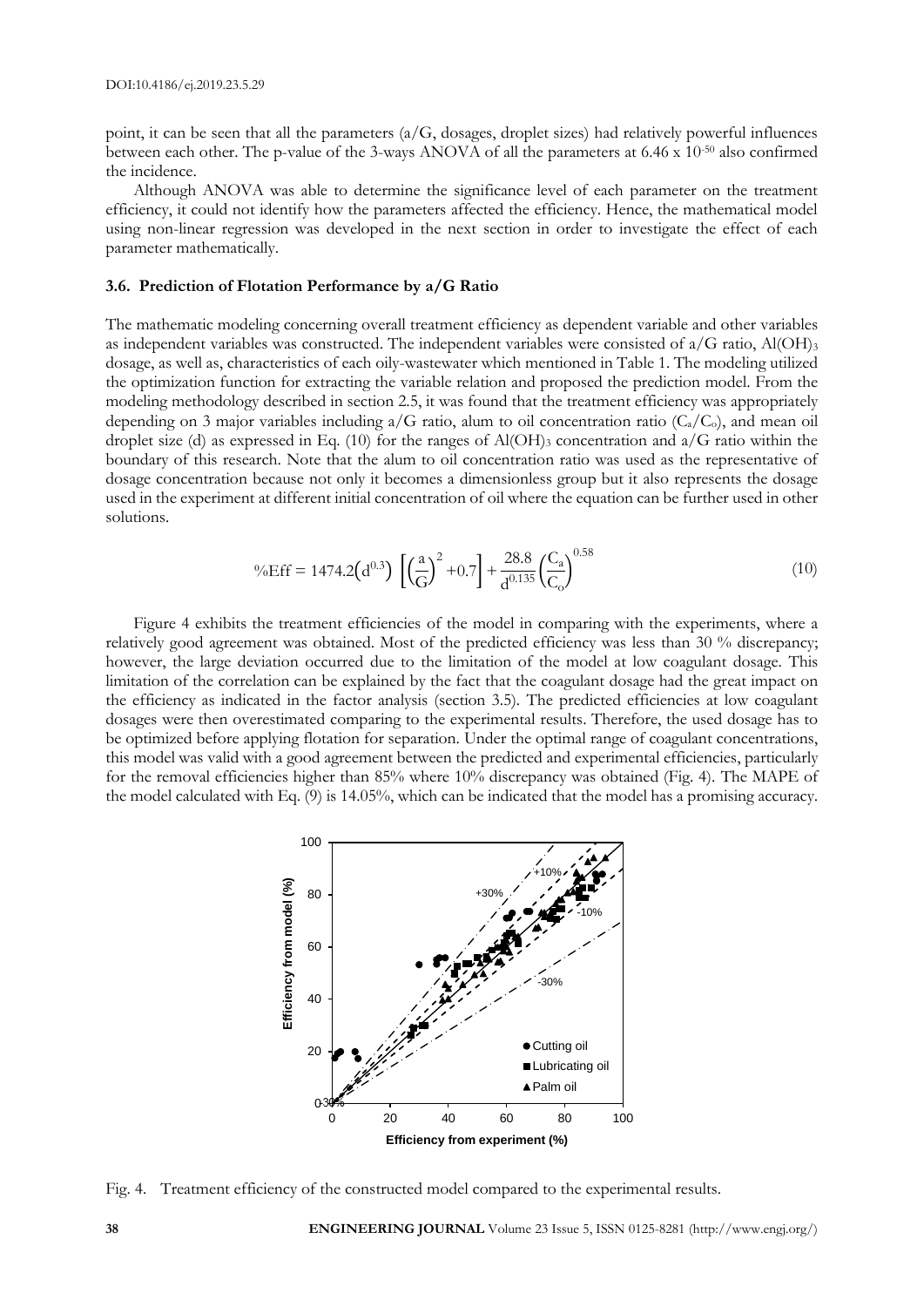Furthermore, Eq. (10) confirms the factor analysis result in section 3.5 that all the parameters had strong influences on each other. Most of the terms in the equation are the combination between  $a/G$ , dosage, and droplet size. In the model, it can be seen that if there was no coagulant addition and bubbles. The efficiency depends only on the mean droplet size. The larger droplet size results in higher treatment efficiency, which is consistent with the experiment results. Moreover, the effects of  $a/G$  ratio as well as the  $C_a/C_0$  ratio on the treatment efficiency were also involved by the mean droplet size. The last term in the equation also indicates the necessary for the coagulant dosage, where large amount of treatment efficiency can be increased.

In summary, using ANOVA along with the mathematical modeling gave the promising result. The techniques had capability to identify the level of significance not only the individual ones but also their interactions. The mathematical modeling supported ANOVA as it could express how each parameter affects to the treatment efficiency, in term of the prediction equation. This equation can be further used to predict treatment efficiency of IAF and MIAF process which is very useful especially for a design purpose. Further works can be conducted to improve the prediction of the model by having a larger set of experiment data. A larger column should also be investigated in order to identify the effect of the column size. A neural network as well as other prediction techniques might be introduced in order to improve the performance of the prediction model.

### **4. Conclusion**

The objective of this work is to study the treatment mechanism of three stabilized oily emulsion types. For this purpose, Coagulation, induced air flotation (IAF) and also their combination by mean of modified induced air flotation (MIAF) were applied and analyzed in terms of treatment efficiency, chemical dosage, bubble hydrodynamic, and also mixing conditions. The performances of MIAF process were greater than those of decantation, IAF, and coagulation alone. The ratio of interfacial area to velocity gradient  $(a/G)$  has been proved as the important parameter in process control in order to achieve the good performance in the treatment of oily wastewater by flotation. The factor analysis using ANOVA indicated highly influences between chemical dosage and a/G ratio as well as droplet size on the treatment efficiency. The influence of droplet size and chemical dosage was the greatest one, indicating that the coagulant concentration played a key role in the treatment efficiency improvement. Other characteristics such as zeta potential of different oil emulsion also affected the destabilization mechanism at varied coagulant dosage through their surface charge property. Moreover, effects of  $a/G$  in the flotation performance were emphasized from the analysis.

In order to understand effects of each parameter and their interaction mathematically, the model has been proposed for predicting the overall treatment efficiency with those main factors. A good agreement between the experimental and the predicted treatment efficiencies was obtained with the mean absolute percentage error (MAPE) of 14.05%. The model suggested that the effect of  $a/G$  ratio on the treatment efficiency depends on the mean size of oil droplet. In addition, the coagulant dosage has to be considered when different droplet sizes of oil were used since there was a strong effect of mean oil droplet size on the coagulant concentration. In the future, it is essential to continue studying oily water separation by flotation with different types of chemical agents and gas diffusers in order to extend the operating condition ranges and validate the proposed correlation. In addition, the results should be compared and validated with those tested in a large bubble column operating at higher gas flow rates for process analysis in more practical scenario.

### **Acknowledgement**

This work was supported by the Research Unit on Technology for Oil Spill and Contamination Management under the Rachadaphisek Somphot Endowment Fund, Chulalongkorn University, and the Research Program in Remediation Technologies for Petroleum Contamination granted by the Center of Excellence on Hazardous Substance Management (HSM). This research is also supported by Ratchadapisek Somphot Fund for Postdoctoral Fellowship, Chulalongkorn University.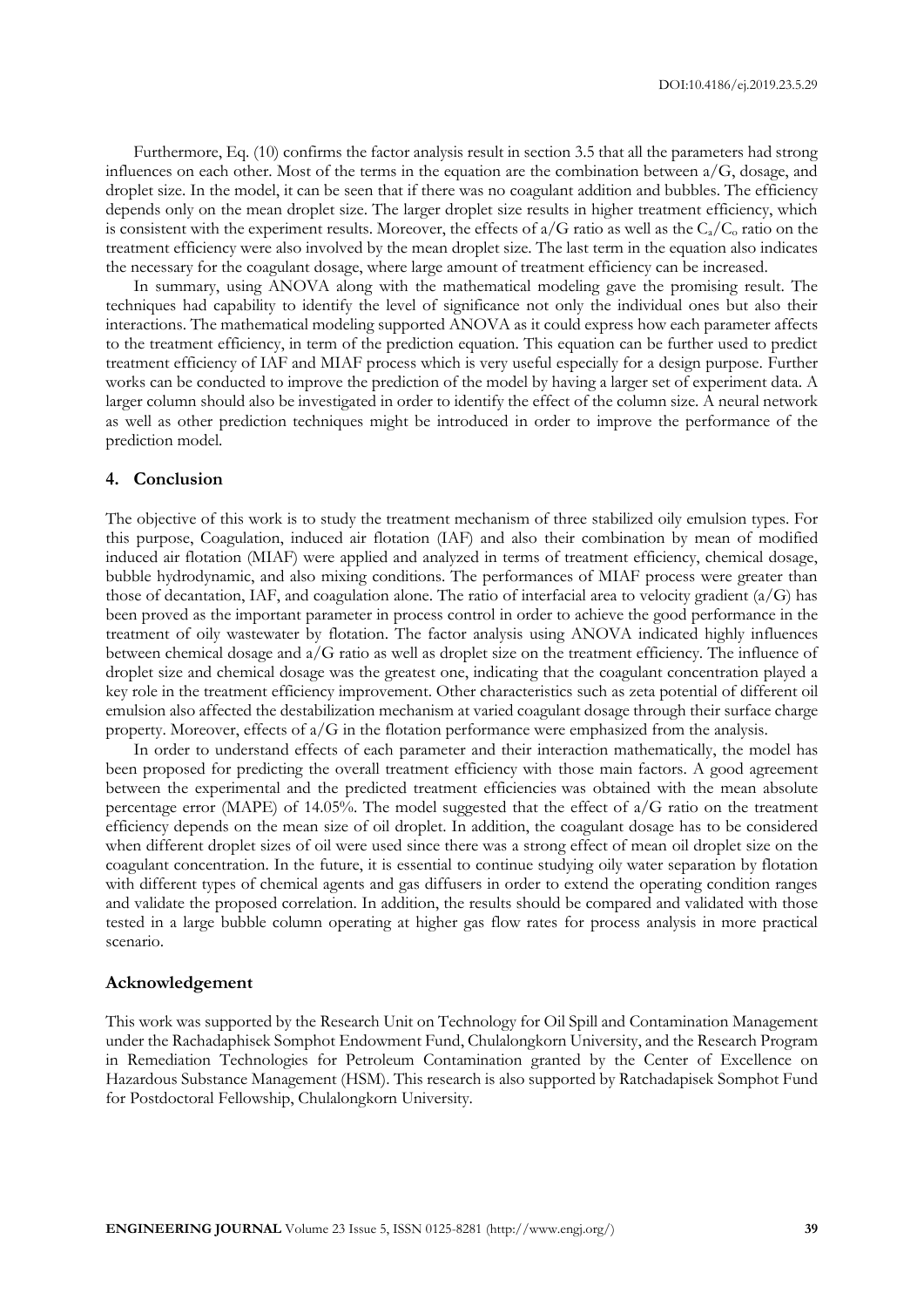# **Nomenclature**

| $%$ Eff                      | Treatment efficiency $(\%)$                        |
|------------------------------|----------------------------------------------------|
| a                            | Bubble interfacial area (m <sup>-1</sup> )         |
| A                            | Cross-sectional area of reactor $(m2)$             |
| $C_1$                        | Constant (1.896)                                   |
| C <sub>2</sub>               | Constant (10.33)                                   |
| $C_{a}$                      | Concentration of coagulant dosage $(mg/L)$         |
| $C_{\rm o}$                  | Concentration of oil $(mg/L)$                      |
| $\mathrm{COD}_{\mathrm{in}}$ | Initial COD (mg/L)                                 |
| $\mathrm{COD}_\mathrm{out}$  | $\text{COD}$ after treated (mg/L)                  |
| $\mathbf d$                  | Mean oil droplet size (m)                          |
| $d_{\rm b}$                  | Bubble diameter (m)                                |
| $f_{\rm b}$                  | Bubble formation frequency (s-1)                   |
| $f_i$                        | Treatment efficiency of experiment (%)             |
| G                            | Velocity gradient $(s-1)$                          |
| $H_{L}$                      | Liquid height (m)                                  |
| h                            | Depth of diffuser (m)                              |
| n                            | number of experiment used to develop the model (-) |
| P                            | Power imparted in water (watt, $J/s$ )             |
| Q <sub>G</sub>               | Gas flow rate $(m^3/min)$                          |
| $U_{\rm b}$                  | Bubble terminal rising velocity $(m/s)$            |
| V                            | Water volume in reactor $(m^3)$                    |
| $V_{\rm b}$                  | Volume of bubble (air) in reactor $(m^3)$          |
| $V_{total}$                  | Total volume $(m^3) = V + V_b$                     |
| V <sub>i</sub>               | Treatment efficiency of the model $(\%)$           |
| Greek letters                |                                                    |

| μ                 | Liquid phase viscosity $(Nm/s)$                            |
|-------------------|------------------------------------------------------------|
| $\gamma_{\rm wg}$ | Interfacial tension between gas and liquid phases $(mN/m)$ |
| Qf                | Density of liquid (water) phase $(kg/m3)$                  |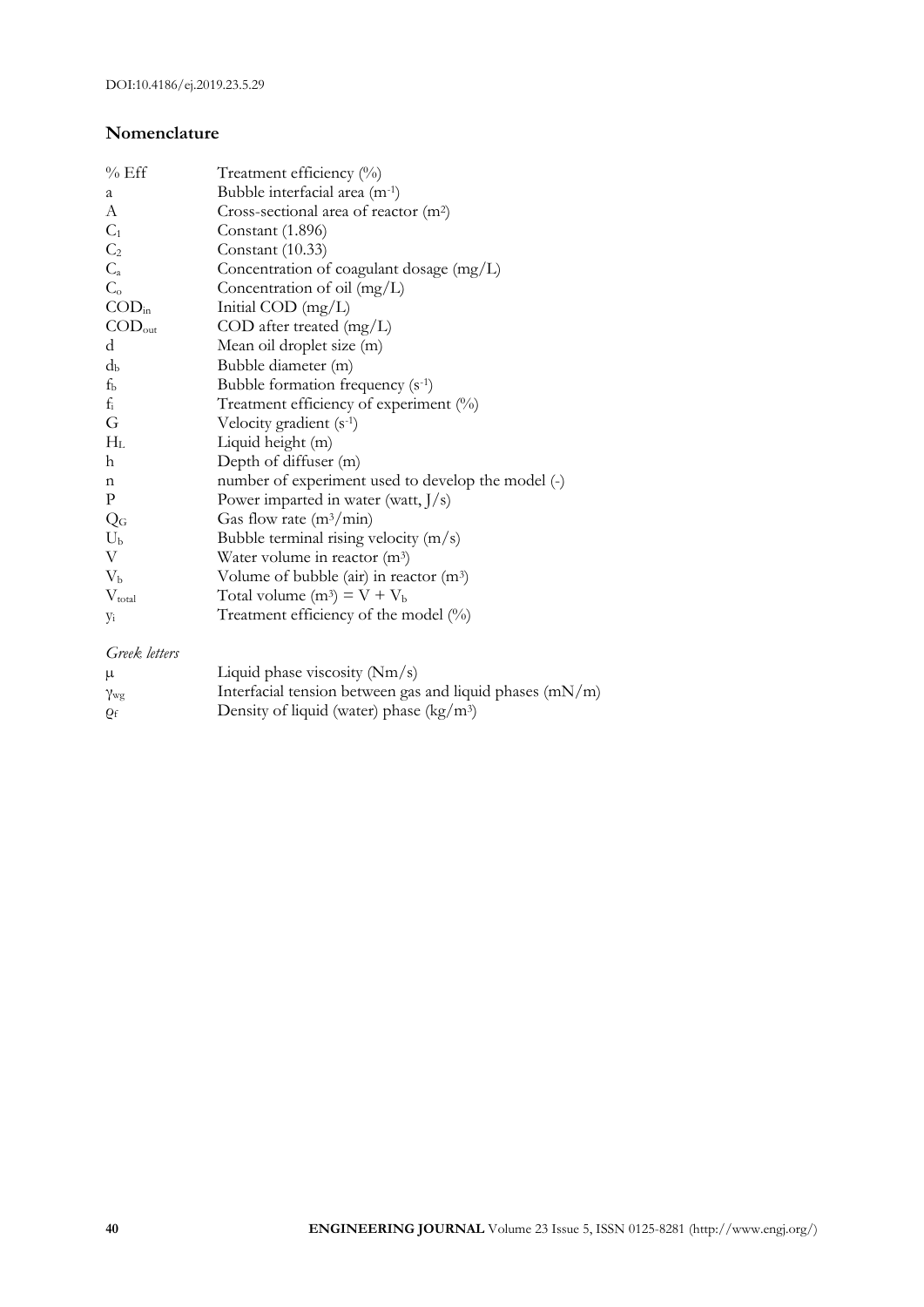#### **References**

- [1] M. Santander, R. T. Rodrigues, and J. Rubio, "Modified jet flotation in oil (petroleum) emulsion/water separations," *Colloids Surf. Physicochem. Eng. Asp.*, vol. 375, pp. 237–244, 2011. doi:10.1016/j.colsurfa.2010.12.027
- [2] Metcalf & Eddy, Inc., G. Tchobanoglous, F. L. Burton, and H. D. Stensel, *Wastewater Engineering: Treatment and Reuse*. *McGraw-Hill Education*, 2003.
- [3] M. D. LaGrega, P. L. Buckingham, J. C. Evans, *Hazardous Waste Management*, 2nd ed. Waveland Press, 2010.
- [4] W. J. Bartz, "Lubricants and the environment," *Tribol. Int.*, vol. 31, pp. 35–47, 1998.
- [5] Y. Aurelle, "Treatments of oil-containing wastewater," Chulalongkorn University, 1985.
- [6] J. Rubio, M. L. Souza, and R. W. Smith, "Overview of flotation as a wastewater treatment technique," *Miner. Eng.*, vol. 15, pp. 139–155, 2002. doi:10.1016/S0892-6875(01)00216-3
- [7] M. L. Hami, M. A. Al-Hashimi, and M. M. Al-Doori, "Effect of activated carbon on BOD and COD removal in a dissolved air flotation unit treating refinery wastewater," *Desalination*, vol. 216, pp. 116– 122, 2007. doi:10.1016/j.desal.2007.01.003
- [8] A. A. Al-Shamrani, A. James, and H. Xiao, "Destabilisation of oil–water emulsions and separation by dissolved air flotation," *Water Res.*, vol. 36, pp. 1503–1512, 2002. doi:10.1016/S0043-1354(01)00347-5
- [9] L. A. Féris and J. Rubio, "Dissolved air flotation (DAF) performance at low saturation pressures," *Filtr. Sep.*, vol. 36, pp. 61–65, 1999. doi:10.1016/S0015-1882(99)80223-7
- [10] G. Rios, C. Pazos, and J. Coca, "Destabilization of cutting oil emulsions using inorganic salts as coagulants," *Colloids Surf. Physicochem. Eng. Asp.*, vol. 138, pp. 383–389, 1998. doi:10.1016/S0927- 7757(97)00083-6
- [11] A. Pinotti and N. Zaritzky, "Effect of aluminum sulfate and cationic polyelectrolytes on the destabilization of emulsified wastes," *Waste Manag.*, vol. 21, pp. 535–542, 2001. doi:10.1016/S0956- 053X(00)00110-0
- [12] C. A. I. Leech, S. Radhakrishnan, M. J. Hillyer, and V. R. Degner, "Performance evaluation of induced gas flotation machine through mathematical modeling," *J. Pet. Technol.*, vol. 32, pp. 48–58, 1980. doi:10.2118/7246-PA
- [13] B. Meyssami and A. B. Kasaeian, "Use of coagulants in treatment of olive oil wastewater model solutions by induced air flotation," *Bioresour. Technol.*, vol. 96, pp. 303–307, 2005. doi:10.1016/j.biortech.2004.04.014
- [14] K. Bensadok, M. Belkacem, and G. Nezzal, "Treatment of cutting oil/water emulsion by coupling coagulation and dissolved air flotation," Desalination, vol. 206, pp. 440–448, 2007. doi:10.1016/j.desal.2006.02.070
- [15] P. Painmanakul, P. Sastaravet, S. Lersjintanakarn, and S. Khaodhiar, "Effect of bubble hydrodynamic and chemical dosage on treatment of oily wastewater by Induced Air Flotation (IAF) process," *Chem. Eng. Res. Des.*, vol. 88, pp. 693–702, 2010. doi:10.1016/j.cherd.2009.10.009
- [16] P. Painmanakul, K. Loubière, G. Hébrard, M. Mietton-Peuchot, and M. Roustan, "Effect of surfactants on liquid-side mass transfer coefficients," *Chem. Eng. Sci.*, vol. 60, pp. 6480–6491, 2005. doi:10.1016/j.ces.2005.04.053
- [17] R. F. de Sena, R. F. P. M. Moreira, and H. J. José, "Comparison of coagulants and coagulation aids for treatment of meat processing wastewater by column flotation," *Bioresour. Technol.*, vol. 99, pp. 8221– 8225, 2008. doi:10.1016/j.biortech.2008.03.014
- [18] M. Tir and N. Moulai-Mostefa, "Optimization of oil removal from oily wastewater by electrocoagulation using response surface method," *J. Hazard. Mater.*, vol. 158, pp. 107–115, 2008. doi:10.1016/j.jhazmat.2008.01.051
- [19] J. D. Clogston and A. K. Patri, "Zeta potential measurement," in *Characterization of Nanoparticles Intended for Drug Delivery*. Humana Press, 2011, pp. 63–70. doi:10.1007/978-1-60327-198-1\_6
- [20] W. Kracht, C. O. Gomez, and J. A. Finch, "Controlling bubble size using a frit and sleeve sparger," Miner. Eng., vol. 21, pp. 660–663, 2008. doi:10.1016/j.mineng.2007.12.009
- [21] P. Painmanakul and G. Hébrard, "Effect of different contaminants on the α-factor: Local experimental method and modeling," *Chem. Eng. Res. Des.*, vol. 86, pp. 1207–1215, 2018. doi:10.1016/j.cherd.2008.06.009